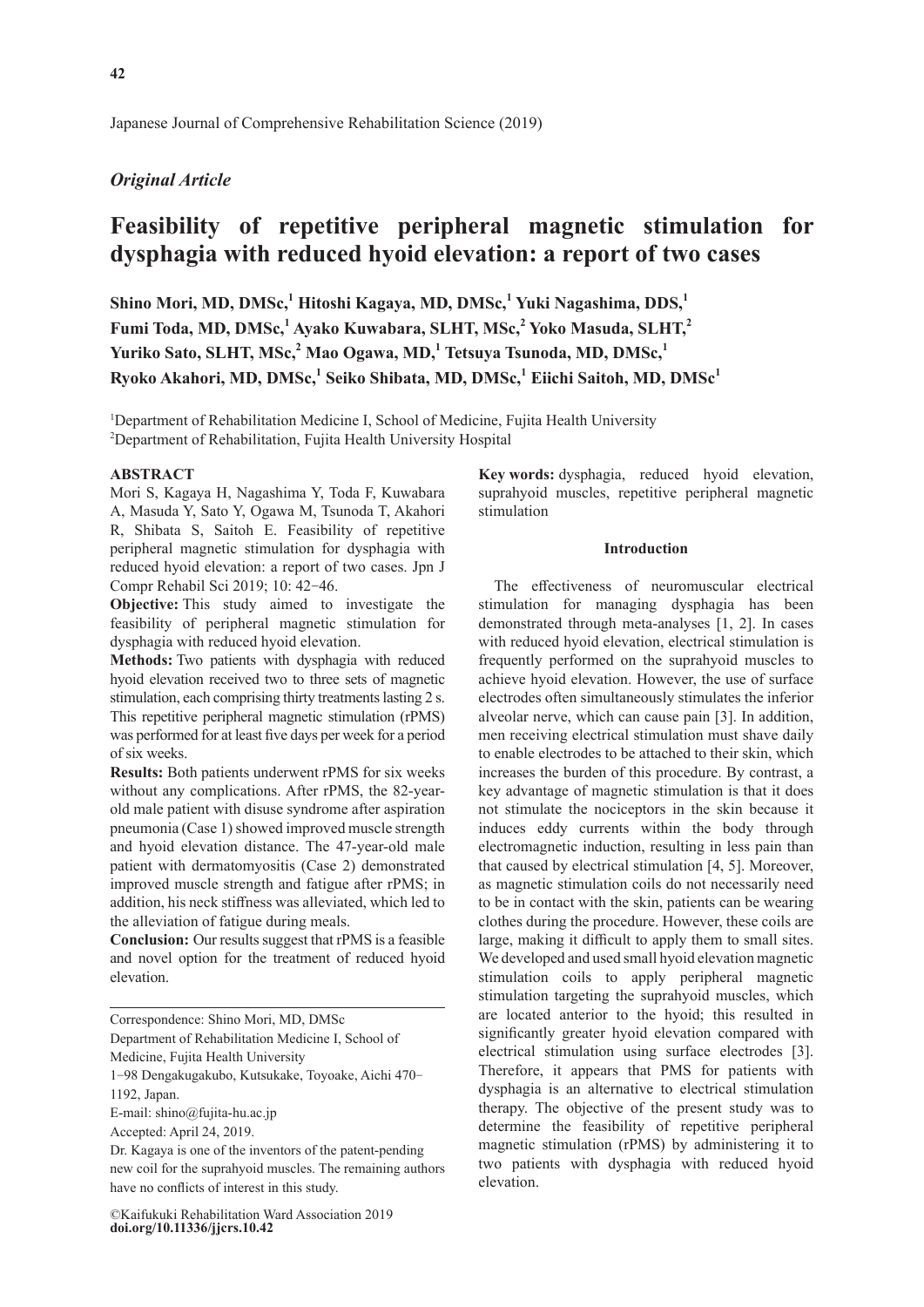### **Methods**

This study was conducted after receiving the approval of the Institutional Review Board at Fujita Health University. Criteria for inclusion in the study were patients with dysphagia with reduced hyoid elevation who were indicated for rPMS of the suprahyoid muscles. Exclusion criteria included the following: patients with a history of epilepsy, with pacemakers, with permanent magnetic materials embedded in the vicinity of the stimulation sites (e.g., cochlear implants), or who were pregnant. In addition to conventional dysphagia rehabilitation, two eligible patients underwent rPMS of the suprahyoid muscles using the Pathleader™ (IFG Corporation, Sendai, Japan) device and specialized magnetic stimulation coils. Among the suprahyoid muscles, the anterior belly of the digastric muscle, and the mylohyoid and geniohyoid muscles are located on either side of the centerline of the mental protuberance of the mandible; therefore, magnetic stimulation coils were held directly above the submental suprahyoid muscles. Stimulation was applied thirty times for 2 s each, which constituted one set; two to three such sets were applied daily for at least five days per week for a period of six weeks (Figure 1). The time required to apply rPMS was brief, requiring approximately 3 min to prepare the device and approximately 2 min to complete one set. The stimulation intensity was set to a level at which suprahyoid movement could be sufficiently observed using X-ray fluoroscopy without causing pain.

# **Case 1**

Case 1 included an 82-year-old male with disuse syndrome after aspiration pneumonia. The patient had a history of right internal capsule stroke, which occurred two years prior to the study; prostate cancer;



**Figure 1.** A specially designed coil to stimulate the suprahyoid muscles.

The coil was placed on the submental area to stimulate the suprahyoid muscles.

and sleep apnea syndrome as comorbidities. He had left hemiplegia and dysphagia as post-stroke sequelae. With regard to the activities of daily living (ADLs) before admission, he could move using a cane and orthosis under supervision and was able to chew and swallow rice porridge and independently ingest nectarthick fluids with 1% water while in a seated position. The dysphagia severity scale (DSS) [6] score was 3 (water aspiration).

The patient was hospitalized after establishing a diagnosis of aspiration pneumonia. A videofluoroscopic examination of swallowing (VF) performed on day 11 of his hospital stay, after his general condition had stabilized, indicated reduced hyoid elevation, upper esophageal sphincter opening dysfunction, and a large amount of pharyngeal residue. In addition, the patient presented with tongue movement, bolus formation, laryngeal closure, and pharyngeal contraction dysfunctions; and decreased expiratory force. The patient had a DSS score of 3 and was able to ingest rice porridge (granular) and honey-thick fluids with  $2\%$  water when reclining at a  $60^\circ$  angle. To manage the dysphagia, the patient underwent a range of motion exercises for the lips, tongue, cheeks, and neck; tongue-pressure resistance exercises; tongue holding exercises; supraglottic swallowing; respiratory muscle training; and the Shaker exercise [7]. However, the patient was unable to perform the standard Shaker exercise as he easily experienced fatigue and instead performed repeated head raising exercises at a rate of five per set (total five sets per day). After providing written informed consent, the patient started rPMS therapy on day 23 of his hospital stay. At this point, he was clear and lucid with good cognitive function but had decreased muscle strength owing to disuse and reduced stamina. He was mobile, albeit with the use of a wheelchair, and required the maximum level of assistance.

Fluoroscopy was used to measure hyoid movement. We designated the line from the upper anterior corner of the third cervical vertebral body to the lower anterior corner of the fifth cervical vertebral body as the y-axis and the line perpendicularly crossing the y-axis as the x-axis. These axes were used to assess the distances of anterior hyoid movement and hyoid elevation as a result of magnetic stimulation using the ImageJ analysis software (National Institutes of Health, Bethesda, MD, USA). We measured the maximum anterior movement distance and the elevation distance of the hyoid when the patient swallowed 4 mL of 1% nectar-thick fluid before and after the rPMS treatment. Neck flexion muscle strength in the seated and supine positions was measured using the μTas F-1™ hand-held dynamometer (Anima Corporation, Tokyo, Japan). Jaw-opening muscle strength was measured in the seated position with maximally opened mouth using the KT2014<sup>TM</sup> force measurement device (Livet Inc., Tokyo, Japan) [8]. All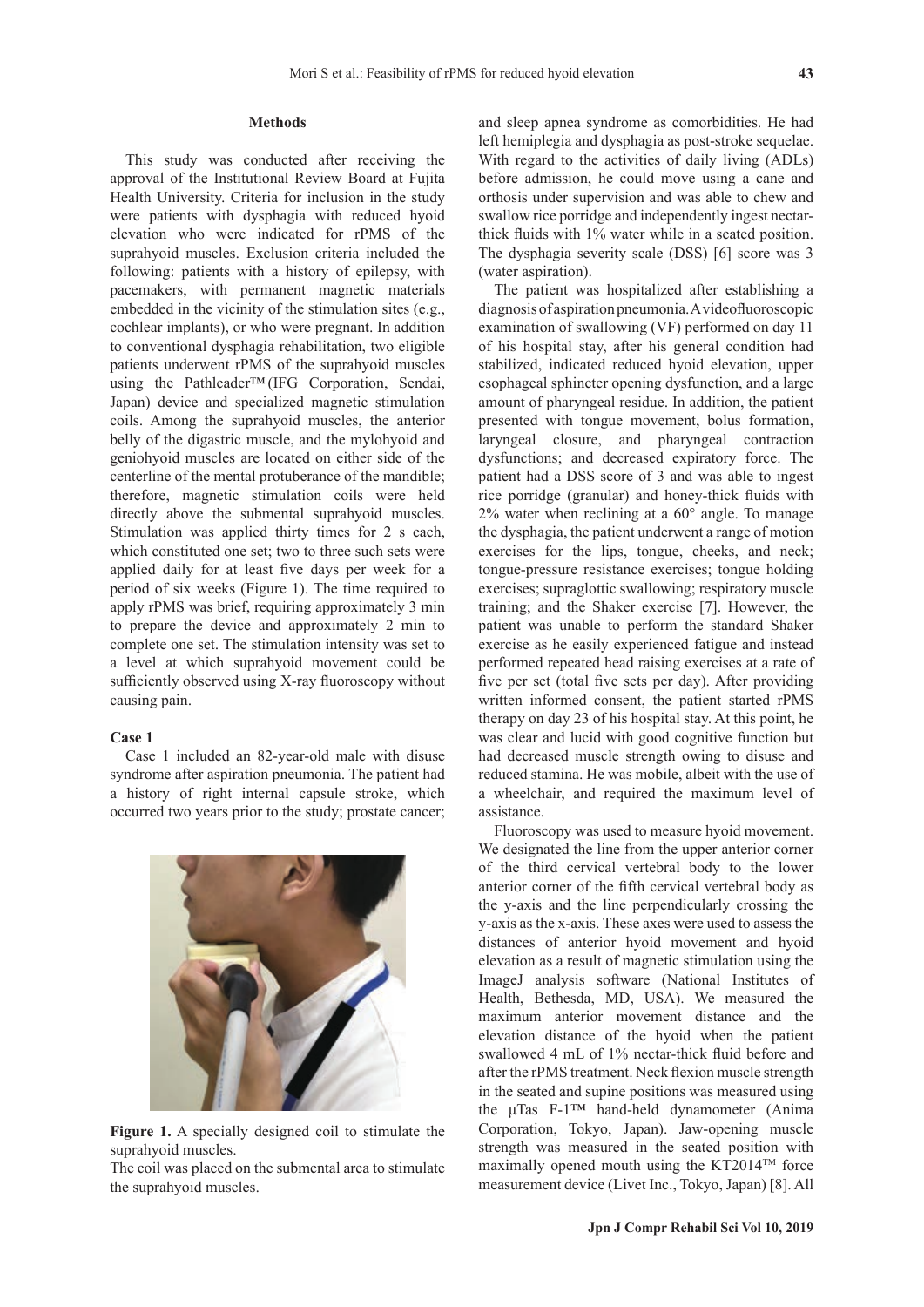muscle strength measurements were performed three times each, and the maximum value was used for assessment.

# **Case 2**

Case 2 included a 47-year-old male with dermatomyositis and no noteworthy medical history or comorbidities. Before admission, the patient could independently perform all ADL and did not have dysphagia.

Approximately one month prior to hospital admission, the patient began primarily experiencing proximal muscle weakness and pain; dysphagia onset occurred approximately one week prior to hospital admission. He was diagnosed with dermatomyositis and admitted to another medical department, where steroid pulse therapy was initiated. Immediately thereafter, he underwent VF examination and was found to have a DSS score of 2 (food aspiration); he was diagnosed with marked pharyngeal contraction and hyoid elevation disorder, and upon swallowing 4 mL+ of 1% nectarthick fluid, a large amount of pharyngeal residue was observed. A blood test conducted four months after admission indicated no disease activity, and a VF examination performed on day 110 of his hospital stay indicated a DSS score of 6 (minimum problems). However, muscle weakness persisted, and the patient continued to present large amounts of pharyngeal residue as a result of remnant reduced hyoid elevation. Therefore, he needed to swallow several times per mouthful, resulting in extreme fatigue during meals. The patient had good cognitive function and provided written informed consent to start rPMS. At the start of the stimulation, his swallowing function was limited by reduced hyoid and larynx elevation as well as upper esophageal sphincter opening, laryngeal closing, and pharyngeal contraction dysfunctions. He underwent a range of motion exercises for the lips, tongue, cheeks, and neck; tongue-pressure resistance exercises; tongue holding exercises; supraglottic swallowing, and the Shaker exercise [7]. However, he was unable to perform the standard Shaker exercise owing to the significant physical burden of the activity, which resulted in fatigue. Instead, he performed head elevation maintenance training for only 10 s per exercise at a frequency of two to three times per day. Following the training, he sometimes experienced worsened stiffness of the sternocleidomastoid and other muscles in the neck.

The anterior elevation of the hyoid and jaw-opening muscle strength [8] were measured using similar methods to those described for Case 1. Electromyography during neck flexion in a supine position was performed to assess muscle fatigue. Using an MQ16TM electromyograph (Kissei Comtec Co., Ltd., Matsumoto, Japan) at a sampling frequency of 1,000 Hz and a frequency band of 20-500 Hz, we calculated the rate of change in the median frequency (MF rate) for the suprahyoid and infrahyoid muscles. MF rate measurements provide negative values that declined with an increase in muscle fatigue and approached zero with a decrease in muscle fatigue [9].

# **Results**

In Case 1, magnetic stimulation resulted in 5.0 and 11.5 mm of anterior and upward hyoid movement, respectively (Figure 2). No pain was reported during treatment [numerical rating scale (NRS)=0]. The patient was able to undergo all the repetitions of magnetic stimulation designed to reduce the patient burden, and was able to complete the six-week regimen of rPMS without any complications. Both muscle strength and maximum hyoid elevation distance while swallowing 4 mL of 1% nectar-thick fluid improved during the course of stimulation (Figure 3). Although the DSS score of 3 remained unchanged after six weeks of stimulation, the patient was able to take meals at a reclining angle of 70° and could ingest



Before magnetic stimulation



During magnetic stimulation

**Figure 2.** Magnetic stimulation of suprahyoid muscles under fluoroscopy (Case 1). Suprahyoid muscles contracted and the hyoid bone was elevated during magnetic stimulation.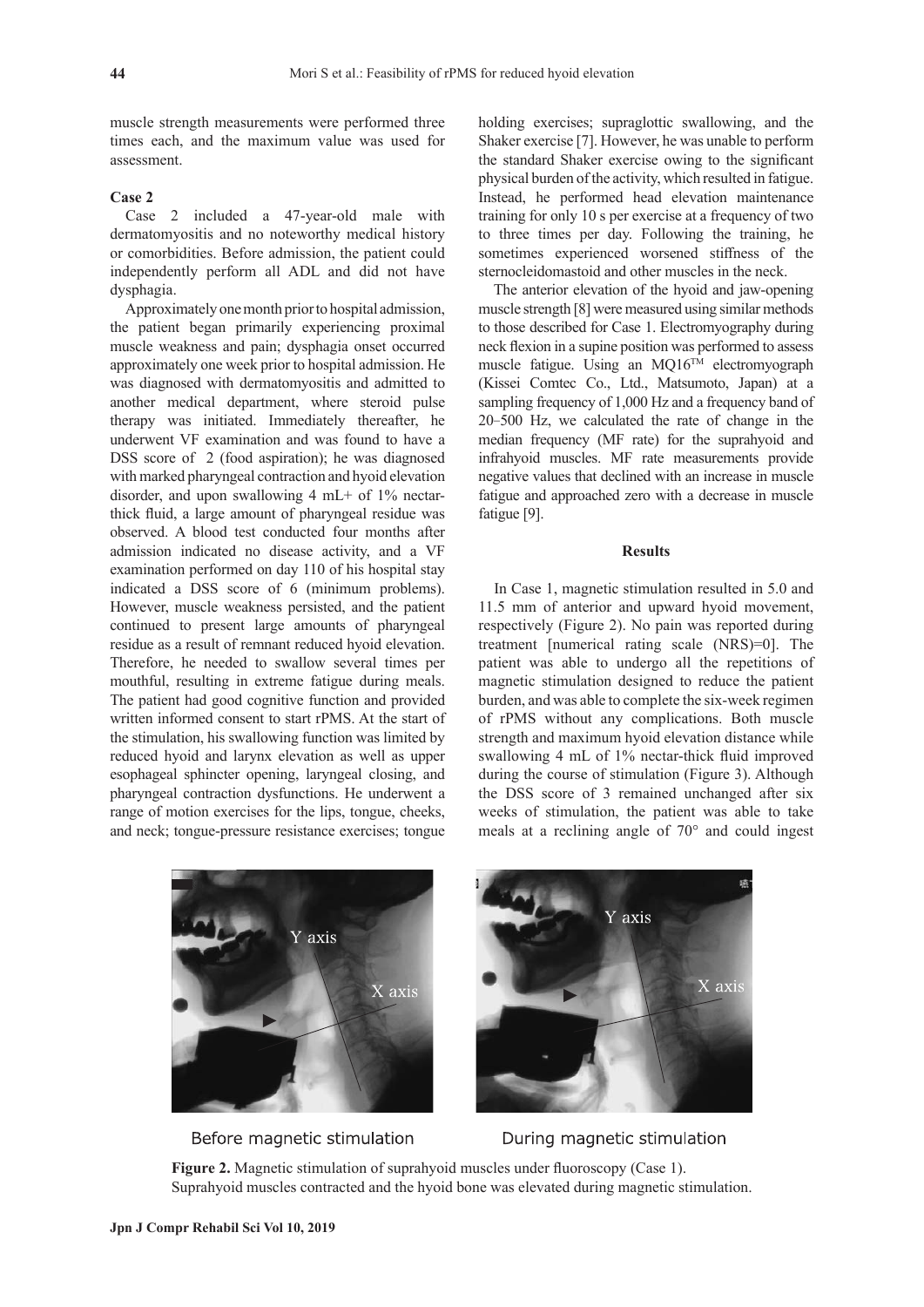

**Figure 3.** Changes in muscle force and the maximum hyoid elevation distance during swallowing (Case 1).

Both neck flexion muscle strength in the seated and supine positions, and jaw-opening muscle strength increased. The maximum hyoid elevation distance while swallowing 4 mL of 1% nectar-thick fluid improved during the course of rPMS.

granular rice porridge and nectar-thick fluids with 1.5% water.

In Case 2, magnetic stimulation resulted in 2.9 and 4.2 mm of anterior and upward hyoid movement, respectively, at the start of the stimulation. The patient reported no pain during rPMS (NRS=0) and no fatigue after training. Thus, he was able to complete the sixweek rPMS without any complications. Blood tests and clinical examination indicated no recurrence of disease activity. Jaw-opening muscle strength was 1.7 kgf at the start, 5.6 kgf after three weeks, and 7.5 kgf after six weeks of rPMS, indicating progressive improvement. MF rates were −3.03 at the start and −1.45 after six weeks of rPMS for the suprahyoid muscles (Figure 4) and  $-0.73$  at the start and  $-0.76$ after six weeks of rPMS for the infrahyoid muscles; fatigue declined substantially in the rPMS-targeted suprahyoid muscles. The patient was able to maintain neck flexion while in the supine position for 10 s at the



**Figure 4.** Muscle fatigue analysis by electromyography for the suprahyoid muscles (Case 2).

MF rates were increased after six weeks of rPMS, suggesting improvement in muscle fatigue. The patient was able to maintain neck flexion while in the supine position for 10 s at the start of rPMS, which improved to 30 s after six weeks.

start of rPMS, which improved to 30 s after six weeks; the patient reported alleviated neck stiffness following magnetic stimulation and stated that fatigue upon eating was most directly reduced after the stimulation.

#### **Discussion**

The patient in Case 1 presented with dysphagia as a post-stroke sequela and muscle weakness resulting from disuse following aspiration pneumonia, which exacerbated his dysphagia. During the six-week rPMS, he experienced no pain or discomfort and was able to undergo the planned number of treatments without any complications. The comparison of pre- and poststimulation measurements indicated that muscle strength and maximum hyoid elevation distance had increased. As a result, the patient was able to change his position while eating and drink fluids of reduced viscosity.

The patient in Case 2 had dysphagia associated with dermatomyositis. Approximately four months after starting treatment for his primary illness, rPMS was initiated as it was confirmed that there was no disease activity. No recurrence of disease activity was noted after initiating rPMS, suggesting its safety in patients with myopathy. At the start of the stimulation, the patient showed marked remnant muscle weakness, and despite a normal regimen including indirect swallowing therapy, his training load could not be increased. He reported no post-training fatigue during the six-week rPMS; indeed, he reported alleviated neck stiffness and was therefore able to eat with minimal fatigue immediately after the stimulation. rPMS led to increased muscle strength and reduced muscle fatigue.

As the Shaker exercise is effective in strengthening the suprahyoid muscles and as rPMS facilitates hyoid elevation, these interventions are expected to